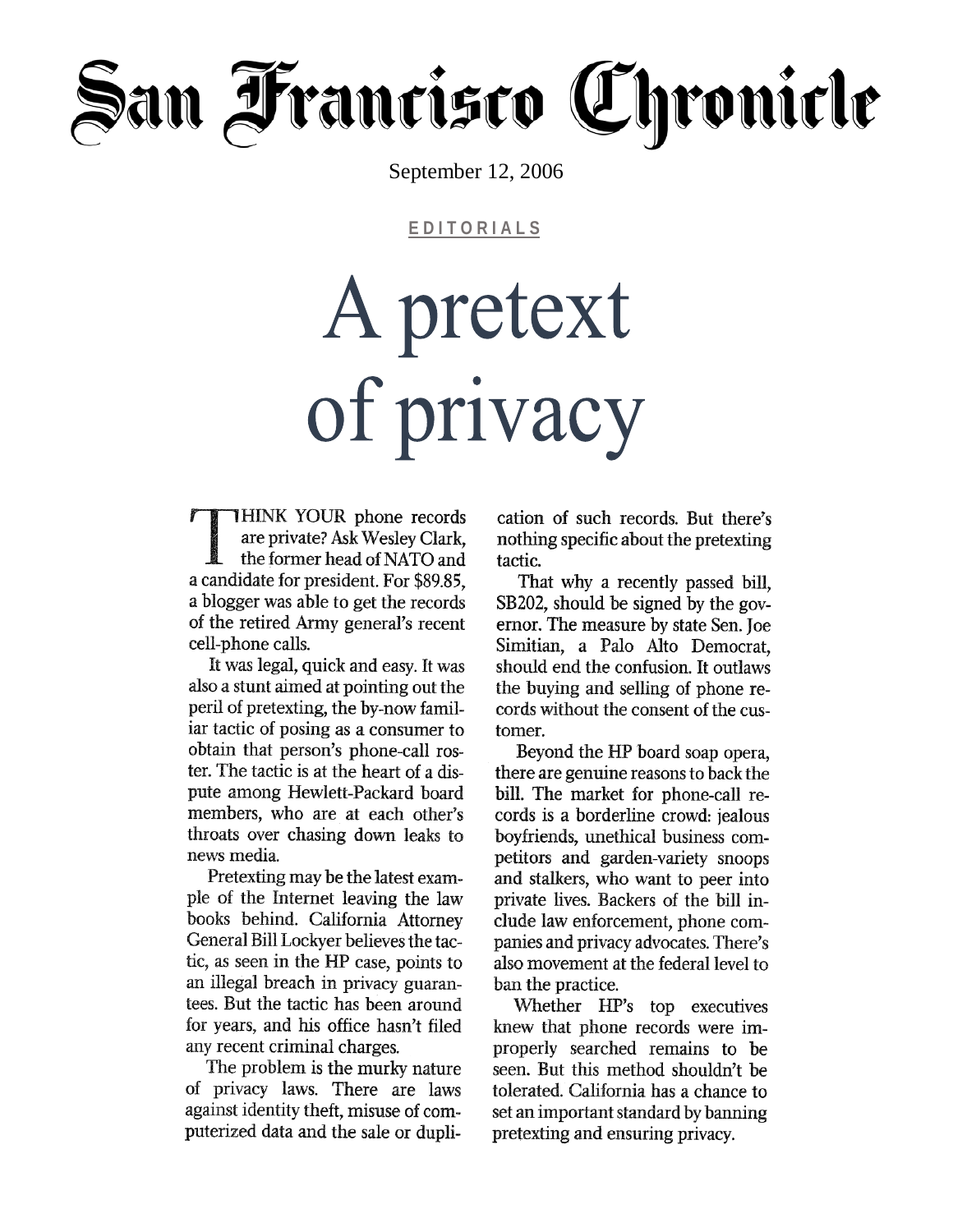## San Jose Mercury News

### September 8, 2006 Phone privacy bill on track

#### WOULD EFFECTIVELY MAKE PRETEXTING ILLEGAL; AWAITS SCHWARZENEGGER SIGNATURE

#### **By Sarah Jane Tribble**

#### *Mercury News*

 A bill that would effectively make pretexting - the act of pretending to be someone else in order to get that person's phone records - illegal was approved by state legislators in August and awaits Gov. Arnold Schwarzenegger's approval.

 While the bill's author, state Sen. Joe Simitian, D-Palo Alto, had been working on it for more than a year, its potential passage arrives at a time when gathering phone records under false pretenses is at the forefront of Silicon Valley minds.

 Hewlett-Packard confirmed Wednesday that its chair, Patricia Dunn, worked with outside investigators to find out who was leaking confidential information to the news media. Those investigators, in turn, hired others to pose as someone else to get the board member's phone records.

 The bill, SB202, prohibits the buying and selling of information that was pretexted.

 ''Your home phone records and your cell phone records are a road map to your daily life,'' said Simitian, reasoning that ''if you shut down the buyers and sellers, the hope is you simply solve the problem.''

 Attorney General Bill Lockyer has pointed to two existing laws that could be used to prosecute pretexters, but privacy experts say



**Simitian**  State senator worked on the bill for more than a year. It

arrives at a time when gathering phone records under false pretenses is in

the spotlight.

those laws still aren't enough to protect the average consumer.

#### **Civil action**

 Only the strongest laws from the wire fraud act to identity theft laws - can be prosecuted by the government, said Chris Hoofnagle, a privacy expert and professor at Boalt Hall's Law, Technology and Public Policy Clinic.

 ''A specific ban would give individuals an opportunity to bring suits more easily in civil court,'' Hoofnagle said.

 A movement to ban pretexting practices is gaining momentum nationwide. Politicians from Maine to California introduced bills this year to protect phone records in some form, and attorneys general in several states, including California, have filed lawsuits against companies that are collecting and selling such data.

 Nationally, the Federal Communications Commission earlier this year reviewed the rules for telecommunications companies that oversee phone data, and Congress held special committee hearings on pretexting. In one hearing, the

nation's wireless telecommunications association president declared that data brokers breaking into their customer information had ''given our industry a black eye.''

 There's also a bill in Congress, introduced by Rep. Edward Markey, D-Mass., that makes it unlawful for anyone to obtain or attempt to obtain a customer's information. Its goal would be to stop those who practice pretexting. California's law makes pretexting illegal by banning the buying or selling of information gathered through pretexting.

 Both the proposed federal and state laws make an exception that would give law enforcement officials the ability to access people's home and mobile phone records.

 The California bill won broad bipartisan support, and Schwarzenegger must approve it by the end of this month or it will die. The governor's press office said Thursday that Schwarzenegger has not taken a position on the bill.

 If approved, the new law would take effect in January. The first time a person purchased or sold information, or offered to do

so, without the written consent of the customer would be a misdemeanor, and a person could be fined up to \$2,500 and imprisoned for up to a year. A second offense would bring a fine of up to \$10,000 and imprisonment up to a year.

#### **Beyond phone calls**

 Many privacy rights advocates say legislation is needed to protect information other than just phone calls.

 The term pretexting and the act of posing as someone else to get information has made headlines in cases involving phone records, but it can also be used to obtain a wide array of private information -- from medical to financial -- said James Dempsey, policy director and West Coast president of the Center for Democracy & Technology.

 ''For years privacy advocates have been arguing that we need to take a generic across-the-board look at privacy,'' Dempsey said. ''We need to have general baseline privacy protection for all kinds of sensitive information.''